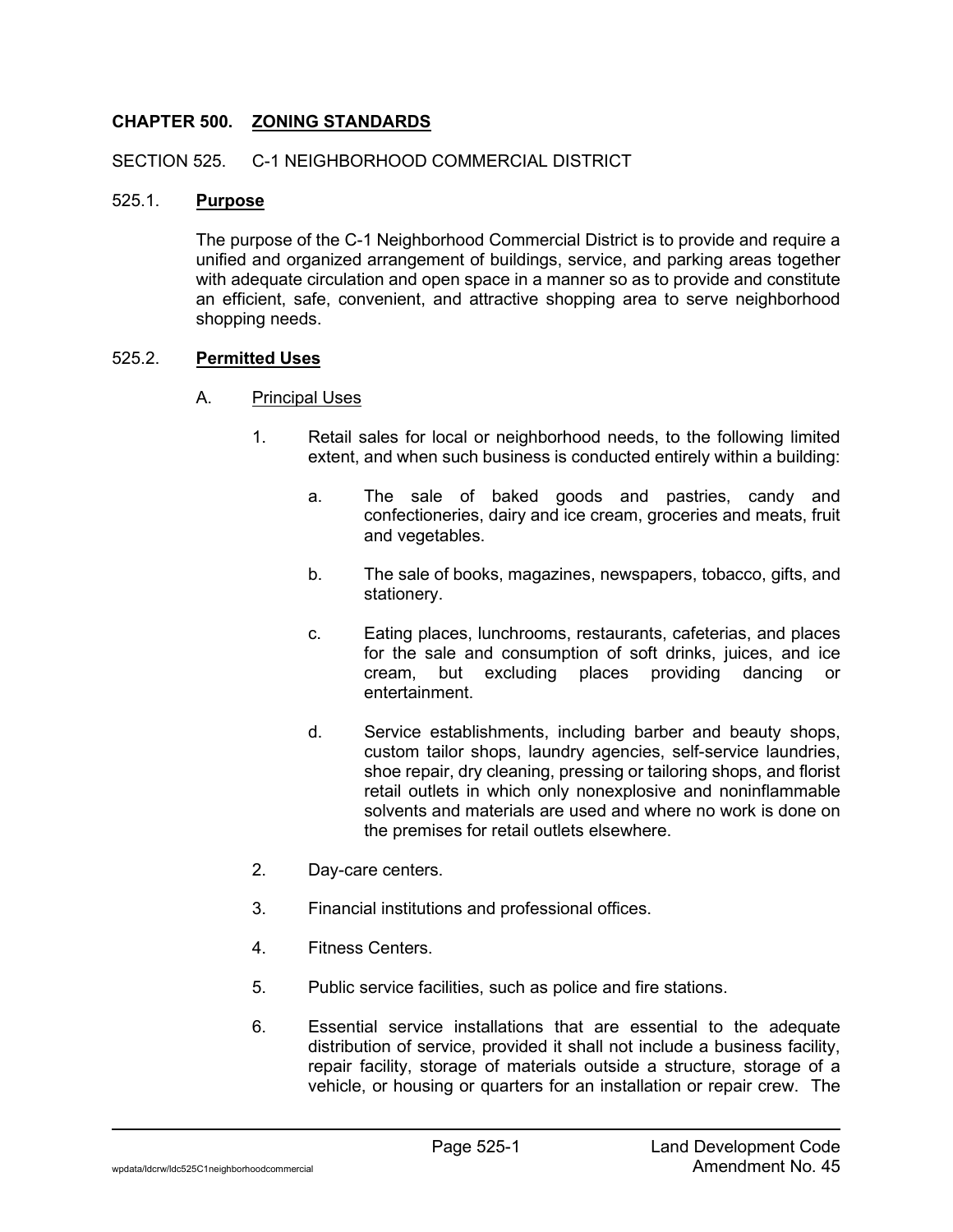installation shall be subject to approval with respect to use, design, yard area, setback, and height.

- 7. Parking lots and parking garages.
- 8. Medical, dental, photographic, or similar laboratories and clinics or hospitals.
- 9. Radio and television broadcasting studios.
- 10. Other uses which are similar or compatible to the permitted uses.
- 11. Residential treatment and care facilities.
- 12. One (1) single-family unit which is accessory to a permitted commercial use and located on the same lot.
- 13. Public buildings and public utility facilities to include the following: government structures and uses, churches, civic organizations, day nurseries, and public schools. However, any public school located within 1,000 feet of a pre-existing, alcoholic beverage business establishment shall not object to the proximity of such business to the school.
- 14. Community Gardens, Market Gardens and Community Farms in accordance with this Code, Section 530.23.
- 15. Retail pharmacies and medical marijuana treatment center dispensing facilities. Medical marijuana treatment center dispensing facilities shall be located, at minimum, 500 feet from any existing public or private elementary school, middle school, or secondary school. Measurements shall be made from the nearest property line of the medical marijuana treatment center dispensing facility. If the medical marijuana treatment center dispensing facility is located in a multi-tenant building, the distance shall be measured from the nearest property line of the school to the nearest area of the leasehold or other space actually controlled or occupied by the medical marijuana treatment center dispensing facility.
- 16. The sale or consumption of alcoholic beverages within Alcoholic Beverage Business Establishments as defined in this Code and as permitted under County, State, and Federal regulations provided:
	- a. An Administrative Use Permit for the Sale of Alcoholic Beverages is issued in accordance with Section 402.5.D.
	- b. Unless a Specific Distance Waiver is granted by the Planning Commission in accordance with Section 402.5.D.6, no such sale or consumption of alcoholic beverages may occur or be conducted within 1,000 feet of any pre-k through 12<sup>th</sup> grade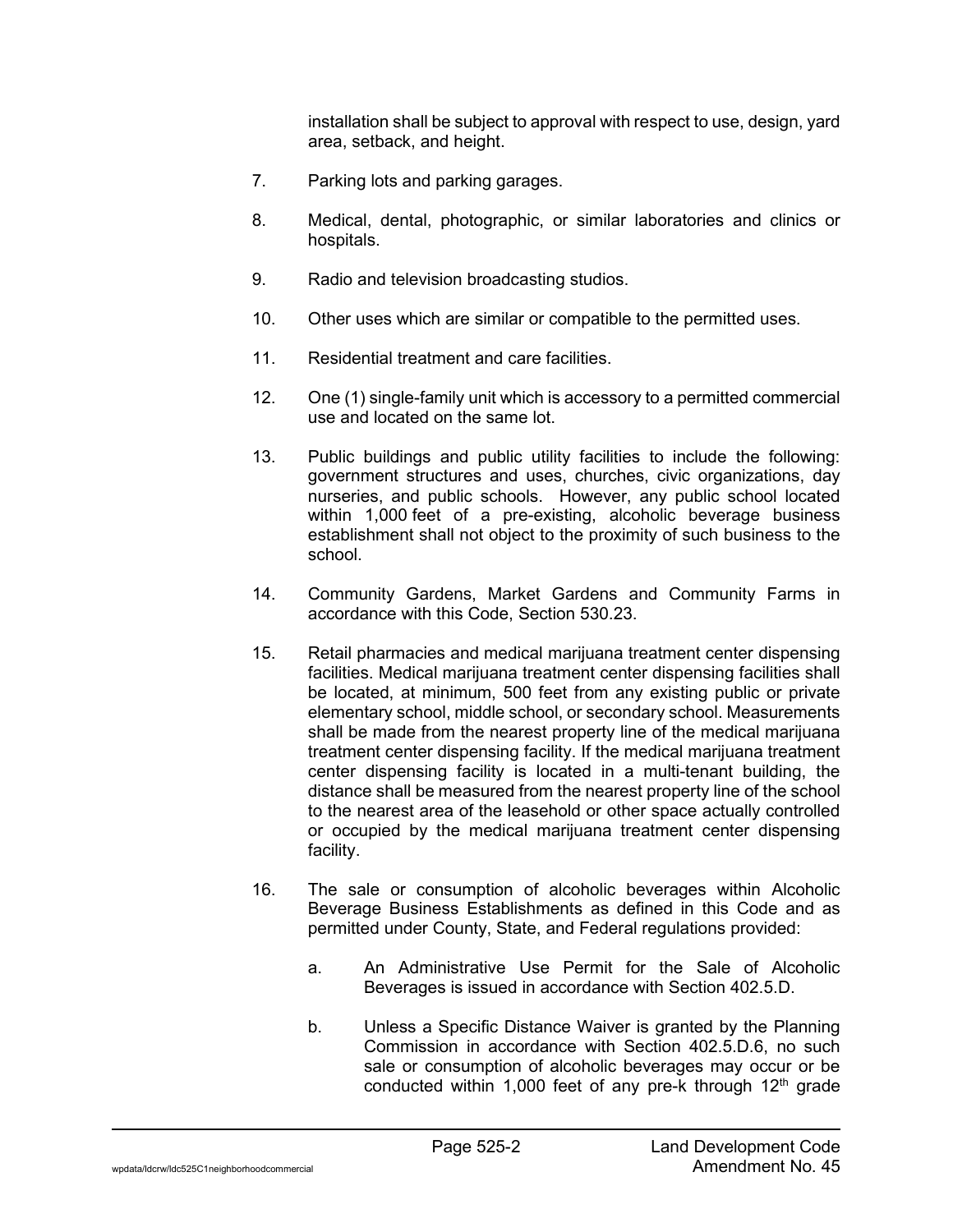public or private school, place of religious worship, or County park as measured from the structure used as the proposed Alcoholic Beverage Business Establishment to the nearest property line of the pre-k through  $12<sup>th</sup>$  grade public or private school, place of religious worship, or County park.

- c. The premises or building in which the alcoholic beverage sales or consumption are to be conducted or occur shall not be used as an adult entertainment establishment.
- d. Bottle Clubs that hold licenses under Rule 61A-3.049 FAC or the Division of Alcoholic Beverages and Tobacco are prohibited.

## B. Accessory Uses

- 1. Accessory uses customarily incidental to an allowed principal use.
- 2. Signs in accordance with this Code.

# 525.3. **Conditional Uses**

- A. Medical waste disposal facilities subject to the following performance standards: all activities shall be in conformance with standards established by the County, State, and Federal government. Activities shall emit no obnoxious, toxic, or corrosive dust, dirt, fly ash, fumes, vapors, or gases which can cause any damage to human health, to animals or vegetation, or to other forms of property, or which can cause any soiling or staining of persons or property at any point beyond the lot line of the use creating the emission; discharge no smoke of a consistency which will restrict the passage of sunlight beyond the property line; emit any obnoxious odor perceptible beyond the lot boundaries; produce no heat or glare perceptible beyond the lot boundary; produce no electromagnetic radiation or radioactive emission injurious to human beings, animals, or vegetation (electromagnetic radiation or radioactive emissions shall not be of any intensity that interferes with the use of any other property); discharge of any untreated potentially dangerous effluent from operations into local surface or subsurface drainage courses.
- B. Helicopter landing pads, provided that no such landing pad be located closer than 1,000 feet from the closest property line of a school that provides a curriculum of elementary or secondary academic instruction, including kindergarten, elementary, middle, or high schools.

## 525.4. **Special Exception Uses**

- A. Vehicle service station, repair garages, and washing uses provided:
	- 1. No principal structure or accessory structure is located closer than thirty (30) feet to a residential district.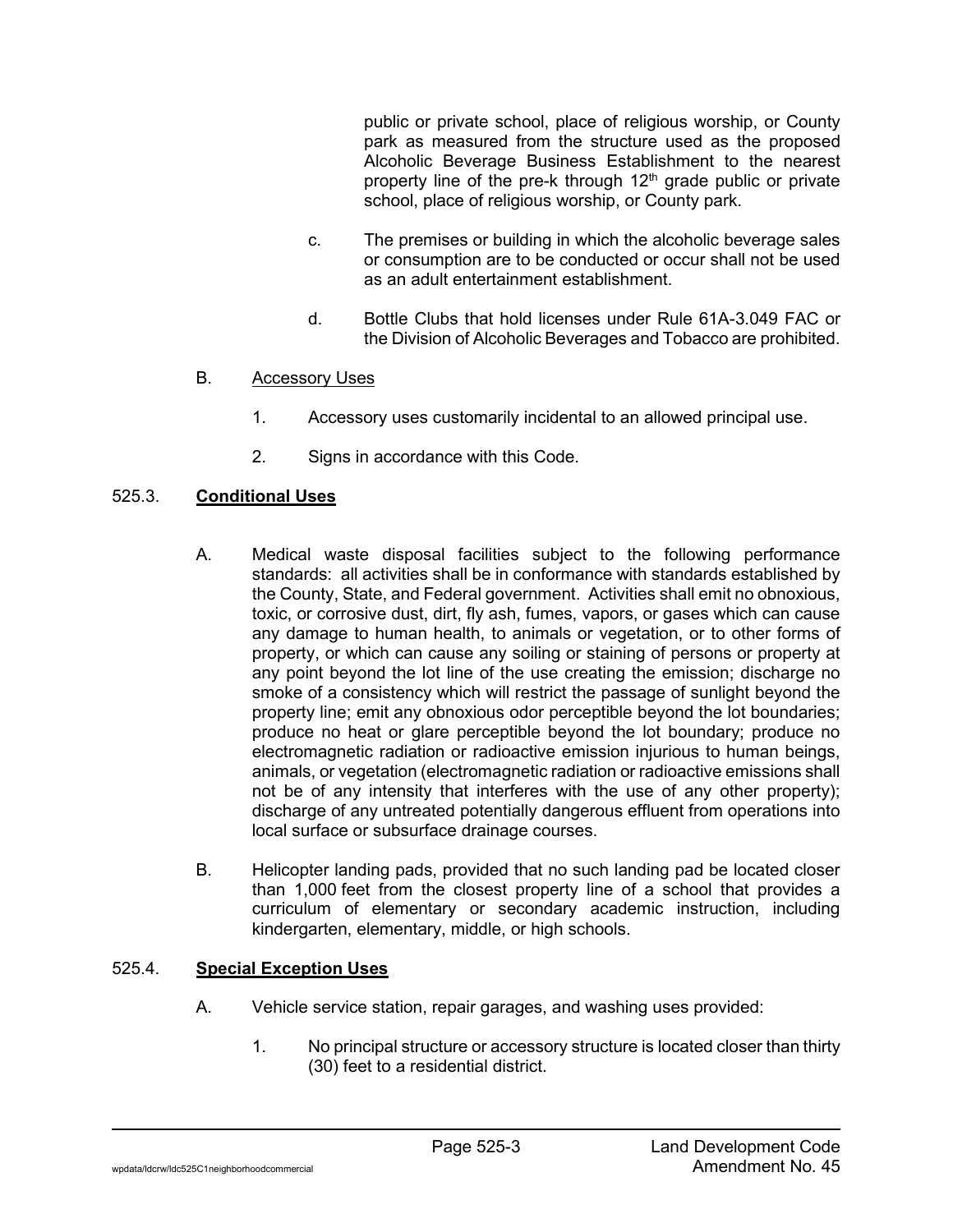- 2. No street entrance or exit for vehicles and no portion or equipment of such service station or other drive-in uses shall be located:
	- a. Within 200 feet of a street entrance or exit of any school, park, or playground conducted for and attended by children.
	- b. Within 100 feet of any hospital, church, or library.
	- c. Within seventy-five (75) feet of a lot in a residential district as established in this chapter.
- 3. No canopy shall be closer than fifteen (15) feet of the right-of-way of any road or street subject to this Code.
- 4. No pump island shall be closer than twenty-five (25) feet of the right-ofway of any road or street subject to this Code.
- B. Establishments providing dancing or entertainment.
- C. Animal hospital or veterinary clinic provided that any such use shall be conducted wholly within a completely enclosed building, except for fenced kennel areas, and further provided that no such fenced kennel area shall be located closer than 1,500 feet to a residential district.
- D. Public and private utility facilities, to include the following: County, State, or Federal structures and uses; water pumping plants; transmission lines for gas, electric, and telephones, or broadcasting or communication towers and facilities; and other conforming uses which do not cause an undue nuisance or adversely affect existing structures, uses, and residents.
- E. Self-Storage Facilities and Free-Standing Recreational Vehicle/Boat Storage in compliance with Section 1105 of this Code.
- F. Private schools

### 525.5. **Area and Lot Width Regulations**

Neighborhood commercial stores:

- A. Minimum lot area: 10,000 square feet.
- B. Minimum lot width: Eighty (80) feet.

### 525.6. **Coverage Regulations**

Lot Coverage: All buildings, including accessory buildings, shall not cover more than fifty (50) percent of the lot.

### 525.7. **Yard Regulations**

The following minimum building line setbacks measured from the property lines are required in yard areas listed below unless otherwise specified: